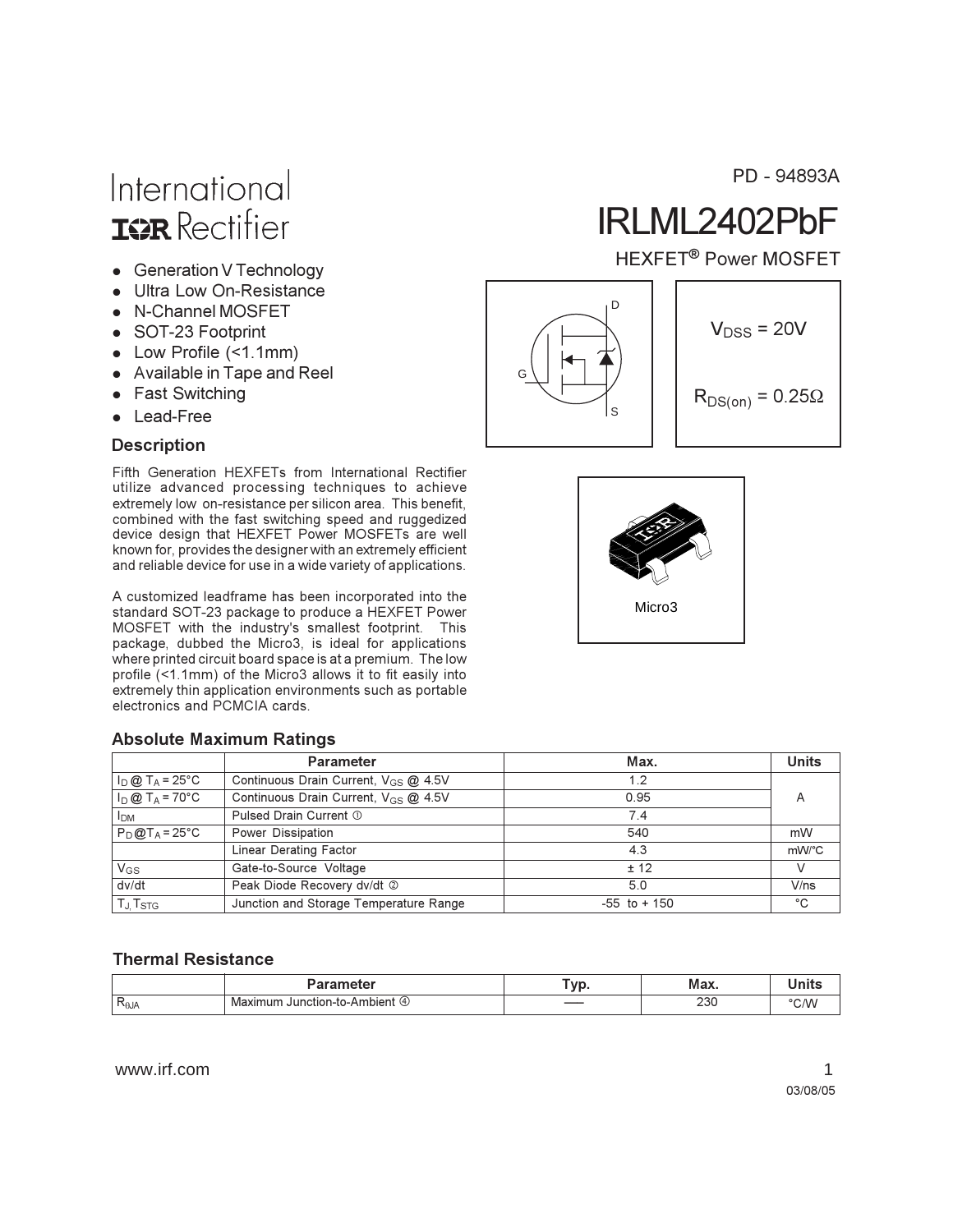### Electrical Characteristics  $@T_J = 25°C$  (unless otherwise specified)

|                                           | <b>Parameter</b>                     | Min. | Typ.  | Max.   | Units   | <b>Conditions</b>                                     |
|-------------------------------------------|--------------------------------------|------|-------|--------|---------|-------------------------------------------------------|
| $V_{(BR)DSS}$                             | Drain-to-Source Breakdown Voltage    | 20   |       |        | $\vee$  | $V_{GS} = 0V$ , $I_D = 250 \mu A$                     |
| $\Delta V_{\rm (BR)DSS}/\Delta T_{\rm J}$ | Breakdown Voltage Temp. Coefficient  |      | 0.024 | $---$  | $V$ /°C | Reference to $25^{\circ}$ C, $I_D = 1mA$              |
| $R_{DS(on)}$                              | Static Drain-to-Source On-Resistance |      |       | 0.25   | Ω       | $V_{GS}$ = 4.5V, $I_D$ = 0.93A $\circledcirc$         |
|                                           |                                      |      |       | 0.35   |         | $V_{GS}$ = 2.7V, $I_D$ = 0.47A $\circledcirc$         |
| $V_{GS(th)}$                              | Gate Threshold Voltage               | 0.70 |       |        | $\vee$  | $V_{DS} = V_{GS}$ , $I_D = 250 \mu A$                 |
| $g_{\rm fs}$                              | <b>Forward Transconductance</b>      | 1.3  |       |        | S       | $V_{DS}$ = 10V, $I_D$ = 0.47A                         |
| $I_{DSS}$                                 | Drain-to-Source Leakage Current      |      |       | 1.0    | μA      | $V_{DS}$ = 16V, $V_{GS}$ = 0V                         |
|                                           |                                      |      |       | 25     |         | $V_{DS}$ = 16V, $V_{GS}$ = 0V, T <sub>J</sub> = 125°C |
|                                           | Gate-to-Source Forward Leakage       |      |       | $-100$ | nA      | $V_{GS} = -12V$                                       |
| l <sub>GSS</sub>                          | Gate-to-Source Reverse Leakage       |      |       | 100    |         | $V_{GS}$ = 12V                                        |
| $Q_g$                                     | Total Gate Charge                    |      | 2.6   | 3.9    |         | $I_D = 0.93A$                                         |
| $Q_{gs}$                                  | Gate-to-Source Charge                |      | 0.41  | 0.62   | nC      | $V_{DS}$ = 16V                                        |
| $Q_{gd}$                                  | Gate-to-Drain ("Miller") Charge      |      | 1.1   | 1.7    |         | $V_{GS}$ = 4.5V, See Fig. 6 and 9 $\circledcirc$      |
| $t_{d(on)}$                               | Turn-On Delay Time                   |      | 2.5   | $---$  |         | $V_{DD} = 10V$                                        |
| $t_{r}$                                   | <b>Rise Time</b>                     |      | 9.5   |        |         | $I_D = 0.93A$                                         |
| $t_{d(\text{off})}$                       | Turn-Off Delay Time                  |      | 9.7   | $---$  | ns      | $R_G = 6.2\Omega$                                     |
| $t_f$                                     | <b>Fall Time</b>                     |      | 4.8   | ---    |         | $R_D$ = 11 $\Omega$ , See Fig. 10 $\Omega$            |
| $C_{iss}$                                 | Input Capacitance                    |      | 110   | ---    |         | $V_{GS} = 0V$                                         |
| $C_{\rm oss}$                             | Output Capacitance                   |      | 51    |        | рF      | $V_{DS}$ = 15V                                        |
| C <sub>rss</sub>                          | Reverse Transfer Capacitance         |      | 25    |        |         | $f = 1.0$ MHz, See Fig. 5                             |

#### **Source-Drain Ratings and Characteristics**

|          | <b>Parameter</b>             | Min. |    | $T$ vp.   Max. | <b>Units</b> | <b>Conditions</b>                                     |
|----------|------------------------------|------|----|----------------|--------------|-------------------------------------------------------|
| ls       | Continuous Source Current    |      |    | 0.54           |              | MOSFET symbol                                         |
|          | (Body Diode)                 |      |    |                | A            | showing the                                           |
| $I_{SM}$ | <b>Pulsed Source Current</b> |      |    | 7.4            |              | G<br>integral reverse                                 |
|          | (Body Diode) ①               |      |    |                |              | p-n junction diode.                                   |
| $V_{SD}$ | Diode Forward Voltage        |      |    | 1.2            |              | $T_J = 25^{\circ}C$ , $I_S = 0.93A$ , $V_{GS} = 0V$ 3 |
| $t_{rr}$ | Reverse Recovery Time        |      | 25 | 38             | ns           | $T_{\text{I}}$ = 25°C, I <sub>F</sub> = 0.93A         |
| $Q_{rr}$ | Reverse RecoveryCharge       |      | 16 | 24             | nС           | $di/dt = 100A/\mu s$ 3                                |

#### Notes:

 $\circledR$  Repetitive rating; pulse width limited by<br>max. junction temperature. (See fig. 11)

 $\circled{ }$  Pulse width  $\leq$  300µs; duty cycle  $\leq$  2%.

- $\begin{aligned} \textcircled{2}\text{ }I_{SD}\leq 0.93A,\text{ } &\text{d}\textit{i}/\text{d}t\leq 90A/\mu s,\text{ }V_{DD}\leq V_{(BR)DSS},\\ T_J\!\leq\! 150^{\circ}\text{C} \end{aligned}$
- 4 Surface mounted on FR-4 board,  $t \le 5$ sec.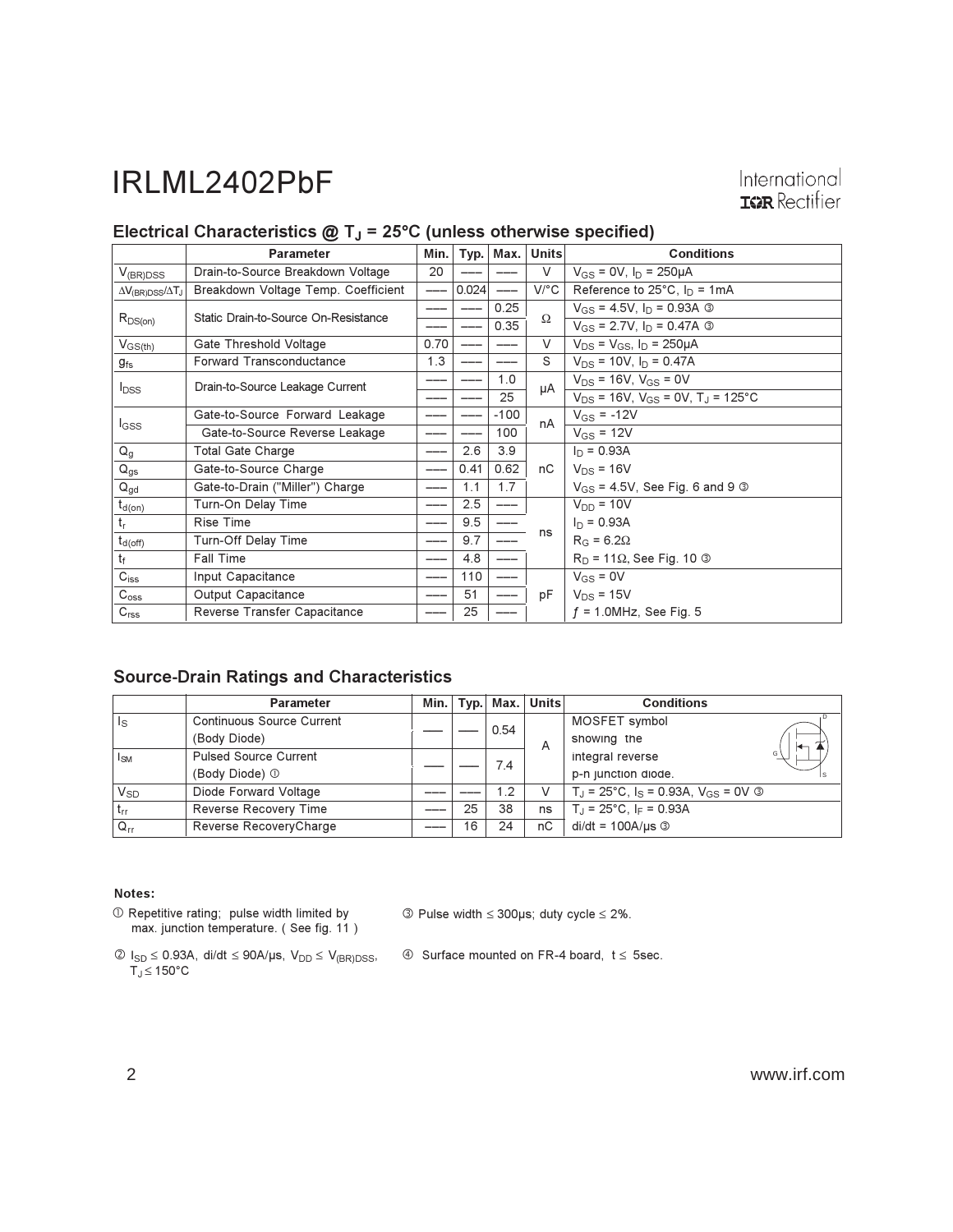



**Fig 1.** Typical Output Characteristics **Figure 1. 1997** 



g 2. Typical Output Characteristics



Fig 3. Typical Transfer Characteristics



**Fig 4.** Normalized On-Resistance Vs. Temperature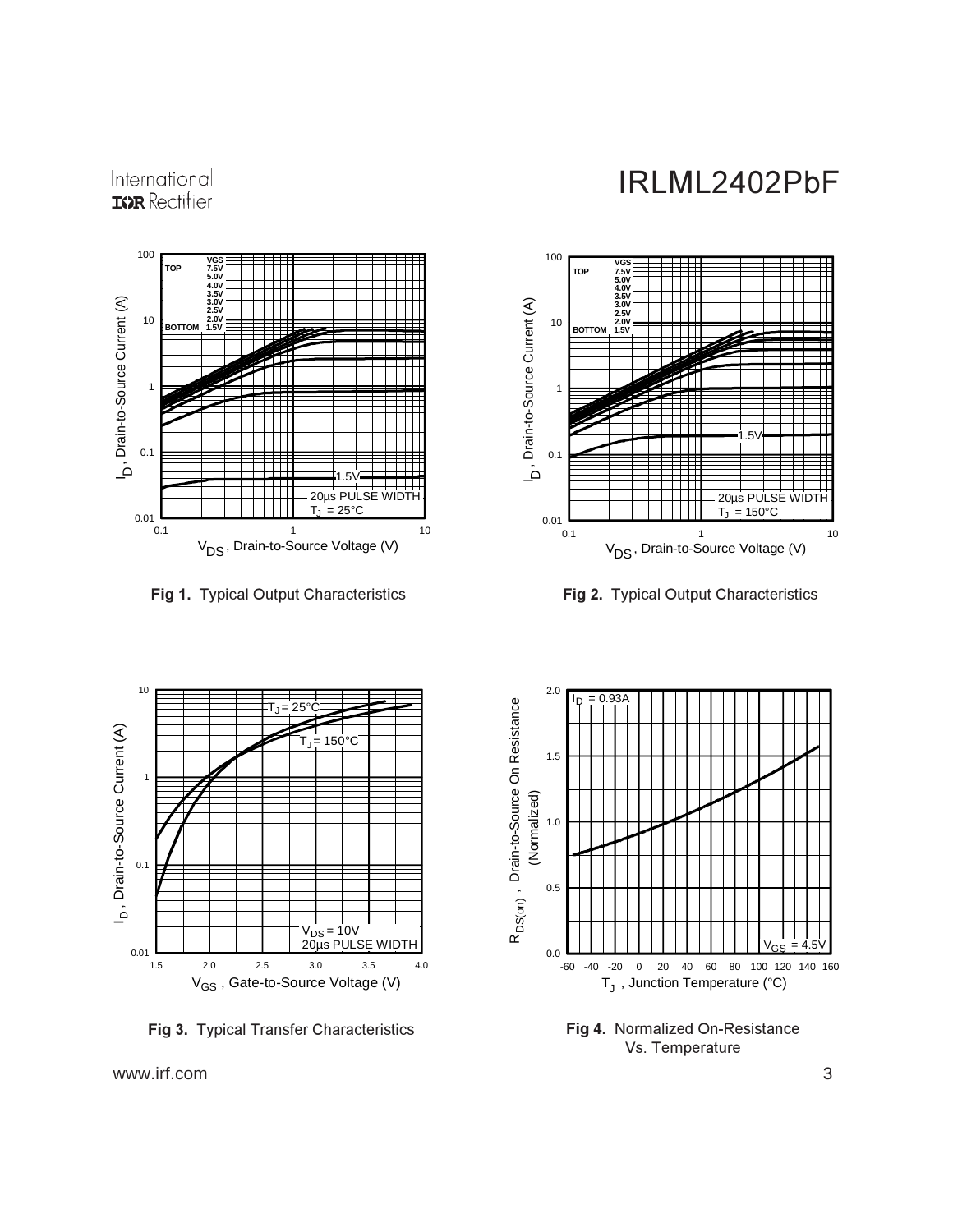International **ISPR** Rectifier











**Fig 7.** Typical Source-Drain Diode Forward Voltage



Fig 8. Maximum Safe Operating Area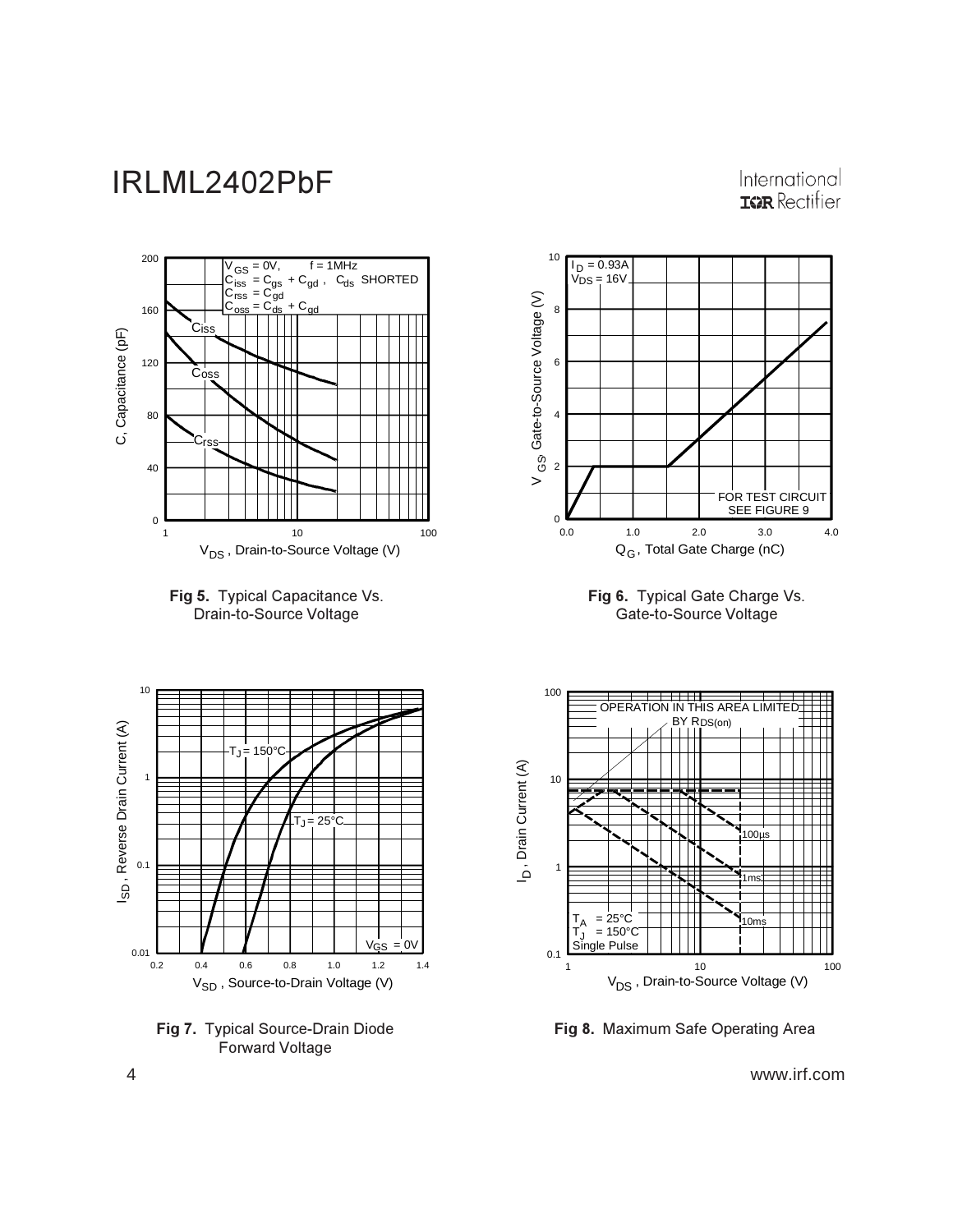### International **IGR** Rectifier



Fig 9a. Basic Gate Charge Waveform



Fig 9b. Gate Charge Test Circuit

## IRLML2402PbF



Fig 10a. Switching Time Test Circuit



**Fig 10b.** Switching Time Waveforms



Fig 11. Maximum Effective Transient Thermal Impedance, Junction-to-Ambient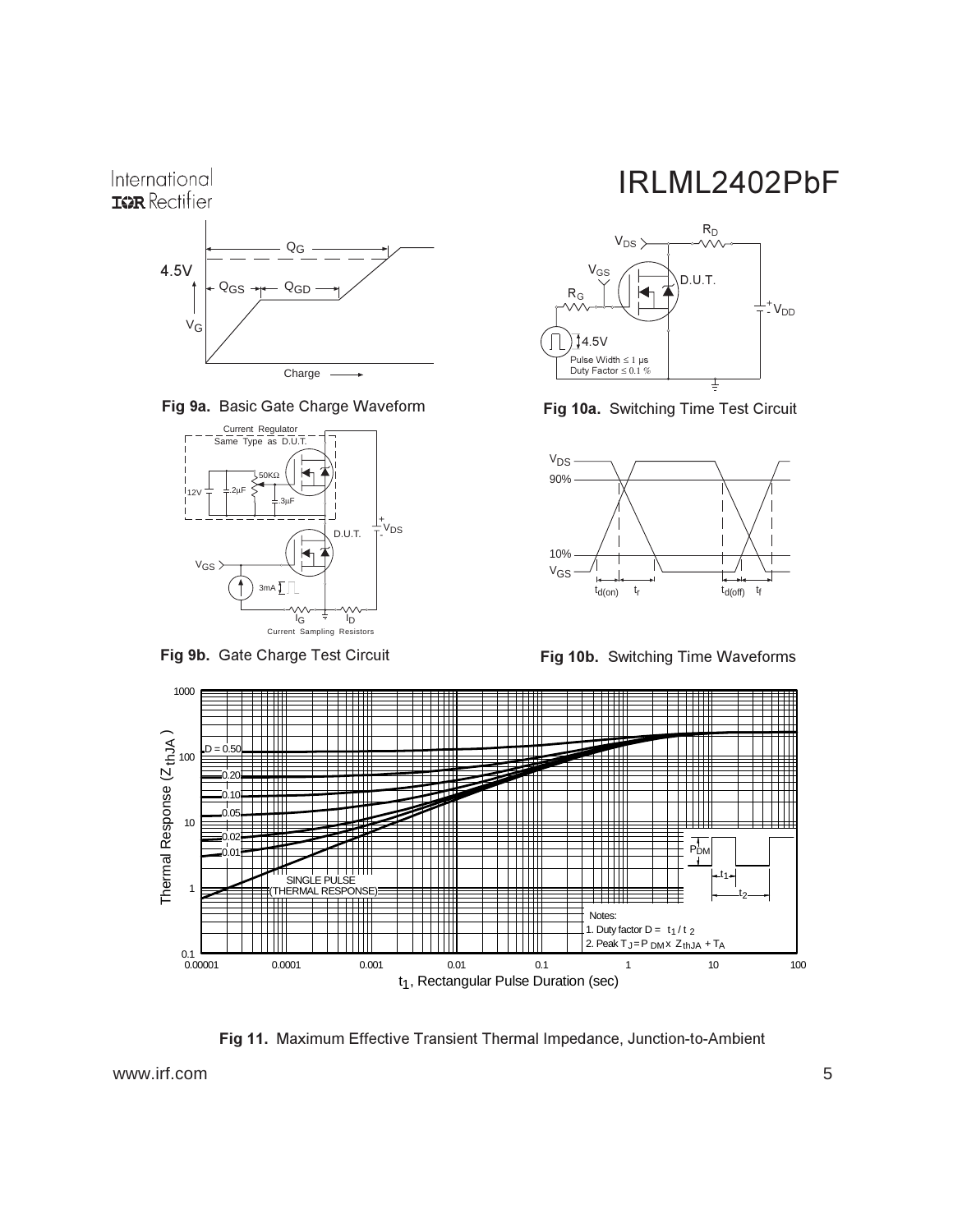International **IGR** Rectifier



Peak Diode Recovery dv/dt Test Circuit



\*  $V_{GS}$  = 5V for Logic Level Devices

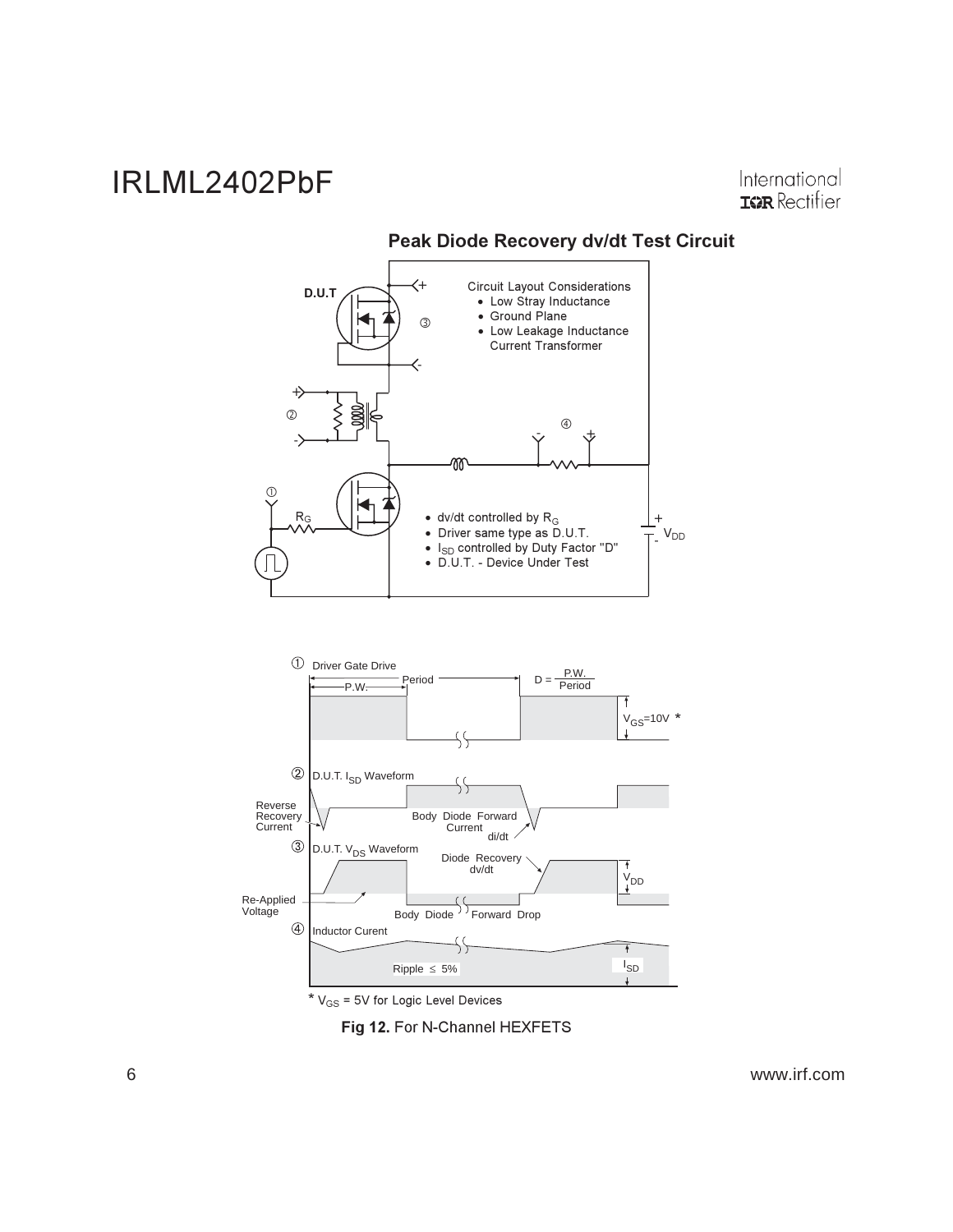International **IGR** Rectifier

### Micro3 (SOT-23) Package Outline

Dimensions are shown in millimeters (inches)



### Micro3 (SOT-23/TO-236AB) Part Marking Information



W = (1-26) IF PRECEDED BY LAST DIGIT OF CALENDAR YEAR

X Y Z

1

W

X Y

D

A B W

> B C A